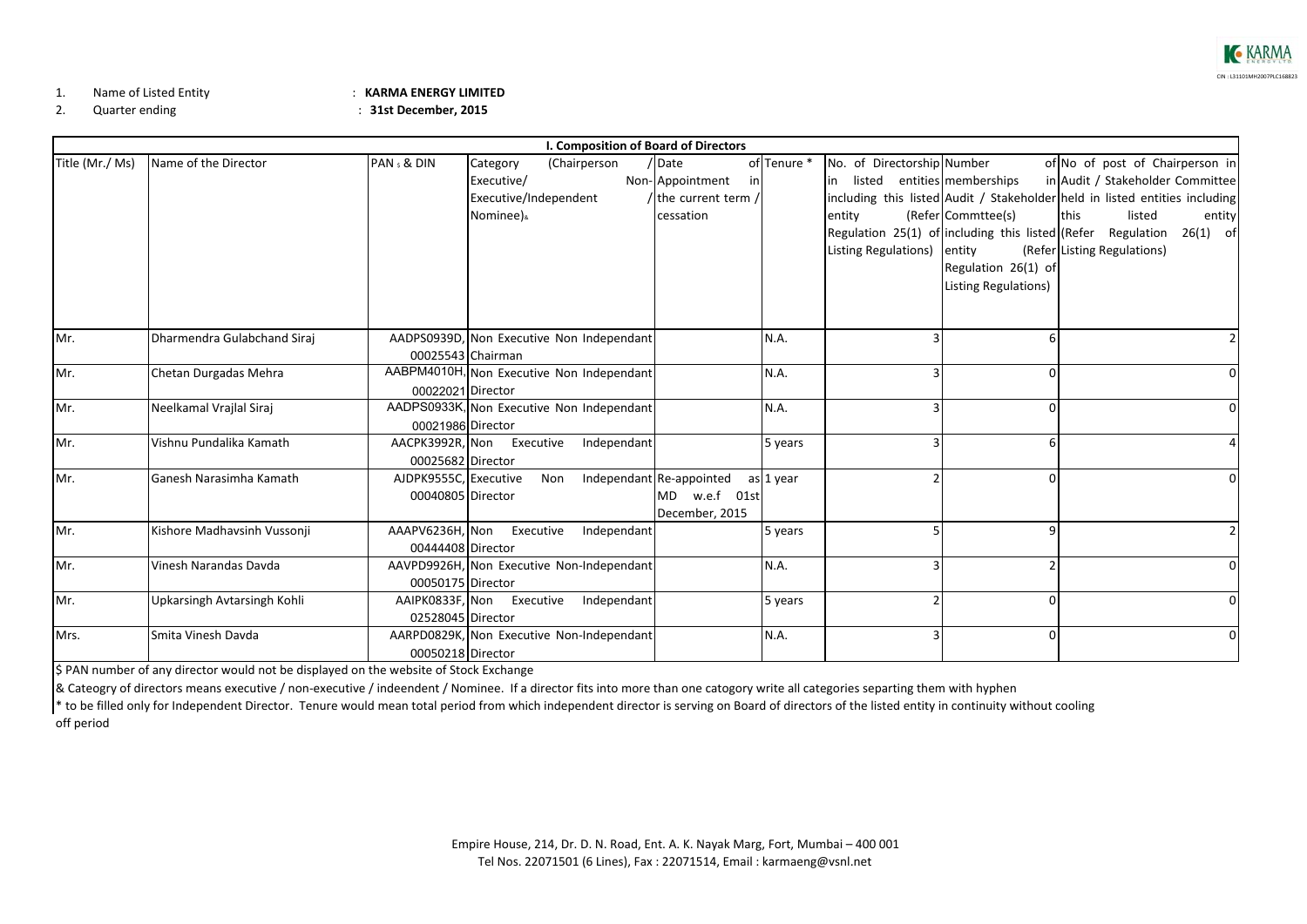

|                                        | II. Composition of Committees    |                                                          |  |  |
|----------------------------------------|----------------------------------|----------------------------------------------------------|--|--|
| Name of Committee                      | Name of Committee members        | Category<br>Non-Executive /<br>Executive<br>(Chairperson |  |  |
|                                        |                                  |                                                          |  |  |
|                                        |                                  | Independent/Nominees) \$                                 |  |  |
| . Audit Committee                      | lShri Vishnu Pundalika Kamath    | Non Executive Independent Director - Chairman            |  |  |
|                                        | Shri Dharmendra Gulabchand Siraj | Non Executive Non Independent Director                   |  |  |
|                                        | Shri Kishore Madhavsinh Vussonji | Non Executive Independent Director                       |  |  |
|                                        |                                  |                                                          |  |  |
| 2. Nomination & Remuneration Committee | Shri Kishore Madhavsinh Vussonji | Non Executive Independent Director - Chairman            |  |  |
|                                        | lShri Vishnu Pundalika Kamath    | Non Executive Independent Director                       |  |  |
|                                        | Shri Dharmendra Gulabchand Siraj | Non Executive Non Independent Director                   |  |  |
|                                        |                                  |                                                          |  |  |
| 3. Risk Management Committee           | Shri Dharmendra Gulabchand Siraj | Non Executive Non Independent Director - Chairman        |  |  |
|                                        | Shri Chetan Durgadas Mehra       | Non Executive Non Independent Director                   |  |  |
|                                        | Shri Vinesh Narandas Davda       | Non Executive Non Independent Director                   |  |  |
|                                        |                                  |                                                          |  |  |
| 4. Stakeholders Relationship Committee | Shri Dharmendra Gulabchand Siraj | Non Executive Non Independent Director - Chairman        |  |  |
|                                        | lShri Vishnu Pundalika Kamath    | Non Executive Independent Director                       |  |  |
|                                        | IShri Vinesh Narandas Davda      | Non Executive Non Independent Director                   |  |  |

& Catogory of directors means executive / non‐executive / independent / Nominee. If <sup>a</sup> director fits into more than one category write all categories separating them with hyphen

| III. Meeting of Board of Directors                  |                                                     |                                                             |  |  |
|-----------------------------------------------------|-----------------------------------------------------|-------------------------------------------------------------|--|--|
| Date(s) of Meeting (if any) in the previous quarter | Date(s) of Meeting (if any) in the relevant quarter | Maximum gap between any two consecutive (in number if days) |  |  |
| 12th August, 2015                                   | 09th November, 2015                                 | 89 days                                                     |  |  |

| IV. Meeting of Committees                                                                      |                           |                                                                                            |                             |  |  |  |
|------------------------------------------------------------------------------------------------|---------------------------|--------------------------------------------------------------------------------------------|-----------------------------|--|--|--|
| Date(s) of meeting of the committee in the relevant Whether requirement of Quorum met(details) |                           | Date(s) of meeting of the committe in the previous Maximum gap between any two consecutive |                             |  |  |  |
| quarter                                                                                        |                           | <b>Lauarter</b>                                                                            | meetings in number of days* |  |  |  |
| 06th November, 2015 - Audit Committee                                                          | Yes all 3 members present | 12th August, 2015                                                                          | 85 days                     |  |  |  |

\* This information has to be mandatorily be given for audit committee, for rest of the committees giving this information is optional

| <b>V. Related Party Transactions</b>                                                                        |                                                     |  |  |
|-------------------------------------------------------------------------------------------------------------|-----------------------------------------------------|--|--|
| <b>Subject</b>                                                                                              | Compliance Status (Yes / No / N.A) refer note below |  |  |
| Whether prior approval of audit committee obtained                                                          | IN.A.                                               |  |  |
| Whether shareholder approval obtained for material RPT                                                      | IN.A.                                               |  |  |
|                                                                                                             |                                                     |  |  |
| Whether details of RPT entered into pursuant to omnibus approval have been reviewed by Audit Committee N.A. |                                                     |  |  |

## **Note**

1. In the column "Compliance Status", compliance or non‐compliance may be indicated by Yes/No/N.A.. For example, if the Board has been composed in accordance with the requirments of Listing Regulations, "Yes" may be indicated. Similarly, in case the Listed Entity has no related party transactions, the words "N.A." may be indicated. 2. If status is "No" details of non‐compliance may be given here.

> Empire House, 214, Dr. D. N. Road, Ent. A. K. Nayak Marg, Fort, Mumbai – 400 001 Tel Nos. 22071501 (6 Lines), Fax : 22071514, Email : karmaeng@vsnl.net